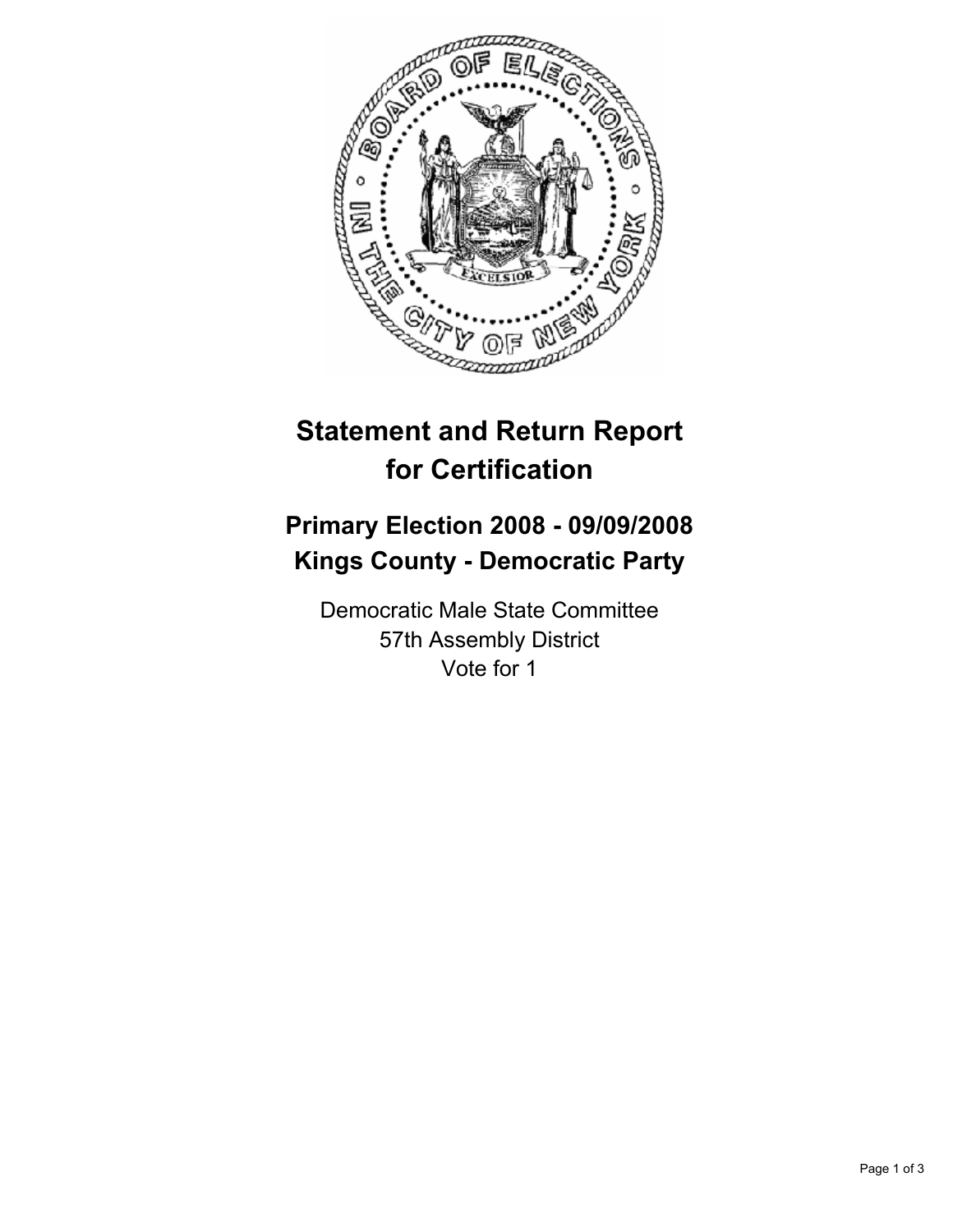

## **Assembly District 57**

| <b>Total Votes</b>        | 5,333 |
|---------------------------|-------|
| <b>WILLIAM J SAUNDERS</b> | 2,149 |
| WALTER T MOSLEY III       | 3,184 |
| AFFIDAVIT                 | 301   |
| ABSENTEE/MILITARY         | 160   |
| <b>EMERGENCY</b>          | 33    |